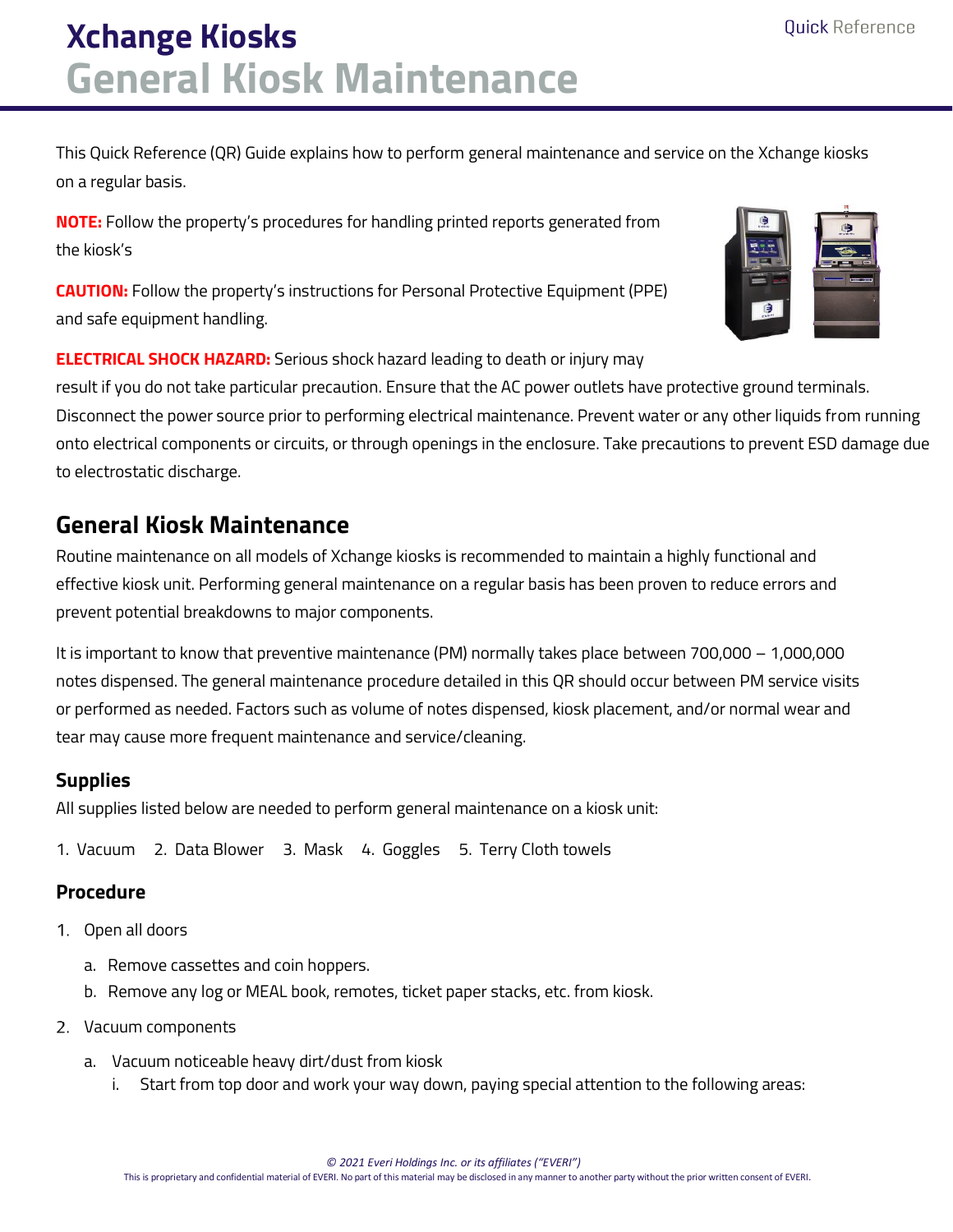### **Xchange Kiosks**

- 1. Major components behind top door
	- a. Monitor
	- b. Card reader
	- c. Igus chain
	- d. PIN pad
- 2. Top cabinet fans
- 3. Top of PC
- 4. Shelf
	- a. Under hopper tray
	- b. Under printer bracket
- 5. Power supply(s)
- 6. Bottom cabinet fans
- 7. UPS area
- 8. Behind dispenser (area where dispenser was removed)
- 3. Blow out components
	- a. Use data blower to blow out any dust that is left to make sure cabinet is cleaned out, paying special attention to the following areas:
		- i. Top door
			- 1. PCs
			- 2. Fan vents
			- 3. Coin hoppers
			- 4. Card reader
			- 5. Printer
				- a. Open top door of printer
					- i. If FutureLogic, open gate by pulling yellow lever
		- ii. Bottom right
			- 1. Blow out fan vents and air filters
			- 2. Blow out Condor and/or Trimag power supply(s)
			- 3. Blow out UPS
			- 4. Remove BVs and set to the side
				- a. Blow out stacker housing area
				- b. Open each BV's validating head and blow out all loose particles from sensors
		- iii. Dispenser door/area
			- 1. Blow out LED lights
			- 2. Blow out dispenser housing
			- 3. Blow out the side belts
			- 4. Blow out top unit
- 4. Inspect dispenser
	- a. Remove and blow out and vacuum any debris